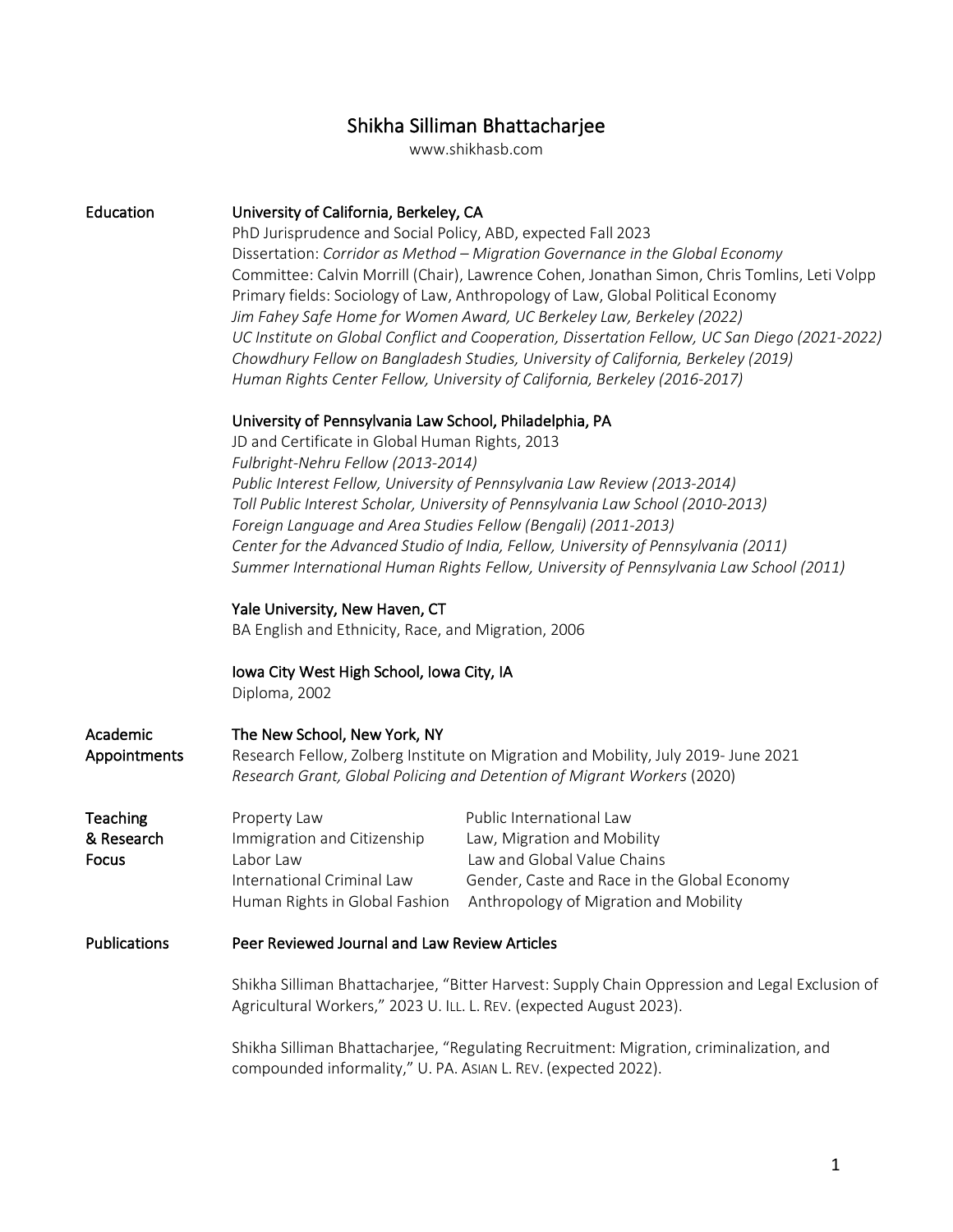Shikha Silliman Bhattacharjee, "Migrant Labor Supply Chains: Architectures of Mobile Assemblages," Social and Legal Studies, 1-22 (2022).

Shikha Silliman Bhattacharjee, "Gendered Technologies of Power: Experiencing and Unmaking Borderscapes in South Asia," Berkeley Planning Journal, Volume 29: 45-78 (2017).

Shikha Silliman Bhattacharjee, "Legal Protections for Migrant 'Trainees' in Japan: Using International Standards to Evaluate Shifts in Japanese Immigration Policy," 35 U. PA. J. INT'L L. 4 (2014).

Shikha Silliman Bhattacharjee, "Distant Silences and Default Judgments: Access to Justice for Transnationally Abandoned Women," 15 U. PA. J.L. SOC. CHANGE (2013).

#### Book

Dev Nathan, Shikha Silliman Bhattacharjee, S. Rahul, Purushottam Kumar, Sukhpal Singh, Padmini Swaminathan, *Reverse Subsidies in Global Monopsony Capitalism: Gender, Labour, and Environmental Injustice in Garment Value Chains*, Cambridge University Press, 2022.

#### Book Chapters

Shikha Silliman Bhattacharjee, "End Gender Based Violence and Harassment – Gender Justice on Global Supply Chains: An Agenda to Transform Fast Fashion" in ed. Francisco Valdes, Steven Bender, and Jennifer Hill, *Critical Justice: Systemic Advocacy in Law and Society*, West Academic, 2021.

Shikha Silliman Bhattacharjee, "Fast Fashion, production targets, and gender-based violence in Asian garment supply chains," in *Labor, Global Supply Chains, and the Garment Industry in South Asia: Bangladesh After Rana Plaza*, ed. Sanchita Banerjee Saxena, New York: Routledge, 2020.

Alexa Koenig, Felix McMahon, Nikita Mehandru, and Shikha Silliman Bhattacharjee, "Open Source Fact-Finding in Preliminary Examinations," in *Quality Control in Preliminary Examination: Volume 2*, ed. Morten Bergsmo and Carsten Stahn, Brussels: Torkel Opsahl Academic EPublisher, 2018.

#### Works in Progress

Shikha Silliman Bhattacharjee, "Contesting Caste: Institutionalized Oppression and Circumventive Legal Mobilization," (requested revision at Law and Social Inquiry).

Shikha Silliman Bhattacharjee, "Megacities and the Spatial Variegation of Citizenship in India" (requested revision at Political and Legal Anthropology Review).

Shikha Silliman Bhattacharjee, "From #MeToo to Violence Free Work: Transnational Gender Justice in Contemporary Global Capitalism (draft in progress)

Shikha Silliman Bhattacharjee, "Concentric Circles of Violence: Gender Based Violence at Work and at Home for Garment Workers in India (fieldwork complete, draft in progress).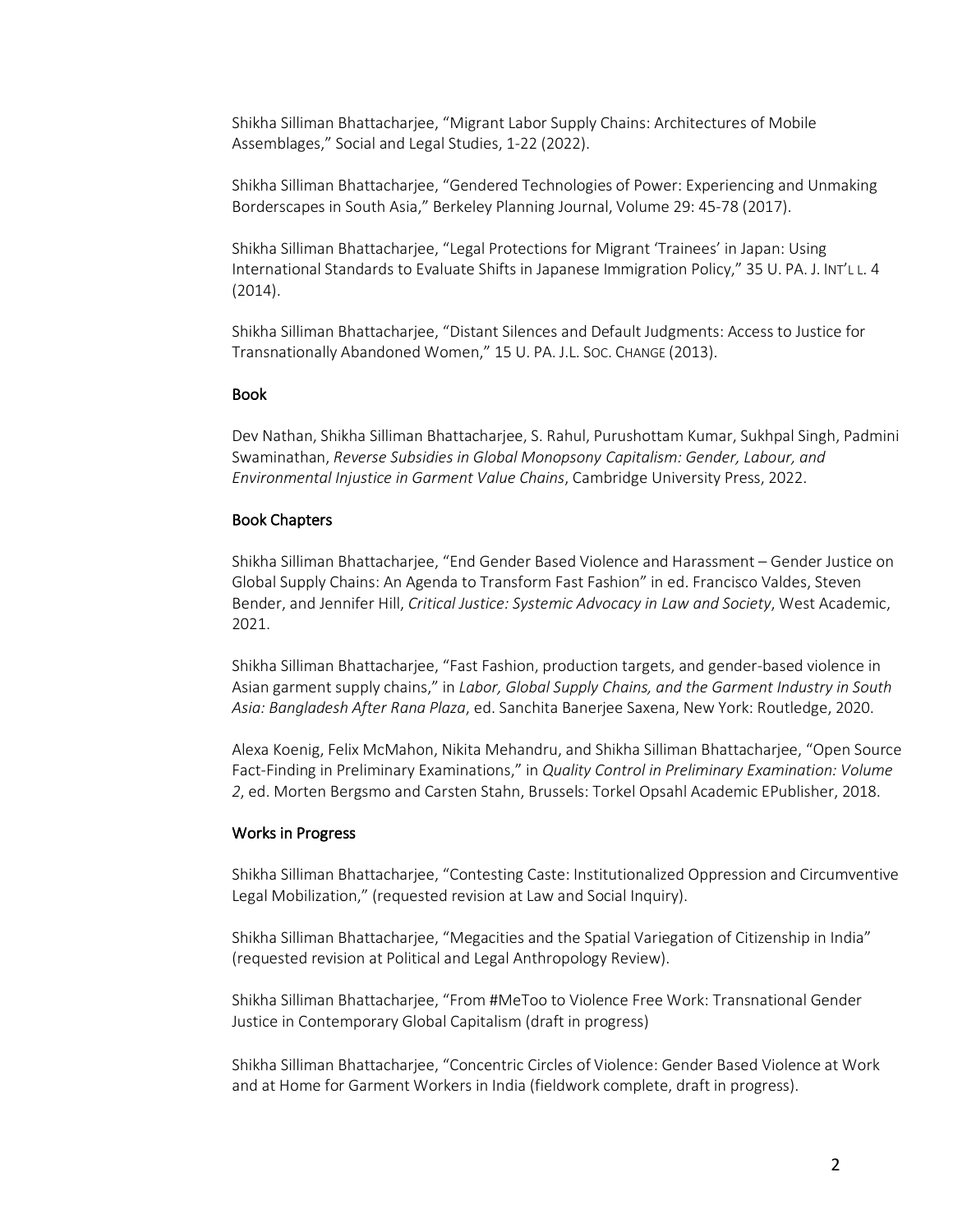Shikha Silliman Bhattacharjee, "Workforce Contraction Dynamics in the Wake of COVID 19: State Regulation, Employment Practices, and Migrant Workers in the Construction and Hospitality Sectors in the Gulf," (field work complete, draft in progress).

Shikha Silliman Bhattacharjee, "Information Restrictions as Migration Governance: Legal Regimes Governing Access to Information and Women's Migration from Ethiopia to the Gulf" (field work complete, draft in progress).

Shikha Silliman Bhattacharjee, Falak Jalali, and Peter Lund-Thomsen, "From Artisans to Entrepreneurs? Futures of Work for Women in Small Scale Bamboo Production in India" (field work complete, working paper in progress)

Chase Burton and Shikha Silliman Bhattacharjee, "Migration, Iteration, Assemblage: A Historical Theory of Contingent Labor Forms," (draft in progress).

Shikha Silliman Bhattacharjee, "Networking Solidarities: Trustworthy Infrastructures and the Future of Collective Action on Garment Supply Chains in Asia," (preliminary issue analysis with Asia Floor Wage Alliance in progress).

Shikha Silliman Bhattacharjee, "Leveraging technological advances in product tracing to strengthen labor standards enforcement on GVCs" (preliminary issue analysis in progress).

#### Litigation Guides and Policy Reports

Shikha Silliman Bhattacharjee and Alysha Khambay, *Unbearable harassment: The fashion industry and widespread abuse of female garment workers in Indian factories,* Business and Human Rights Resource Centre, Asia Floor Wage Alliance, and Society for Labour and Development, 2022.

Shikha Silliman Bhattacharjee, *Advancing Freedom of Association for Farm Workers: The Role of ILO Convention 11 in Addressing the Legal Exclusion of Agricultural Workers from Labor Law Protections*, IUF and Global Labor Justice-International Labor Rights Forum, 2021.

Katerina Yiannibas, Lance Compa, Ben Hensler, Shikha Silliman Bhattacharjee, JJ Rosenbaum, *Model Arbitration Clauses for the Resolution of Disputes Under Enforceable Brand Agreements*, 2020, available online from International Lawyers Assisting Workers Network (ILAW).

Shikha Silliman Bhattacharjee, *The Protection of Women from Domestic Violence Act: A Litigation Guide and Compilation of Judgements*, Second Edition, Kolkata: Seagull Books, 2019 (first edition published in 2014).

Shikha Silliman Bhattacharjee, *Guidance on Joint Committees: The Exercise of Employee Participation Rights in Qatar,* International Labour Organization, 2019.

Series: Reports to the International Labor Conference on Gender Based Violence and Harassment on Garment Supply Chains, 2018-2020

° Shikha Silliman Bhattacharjee, *Advancing Gender Justice on Asian Fast Fashion Supply Chains Post COVID 19 – Learning from ILO C190 on its First Anniversary,* 2020.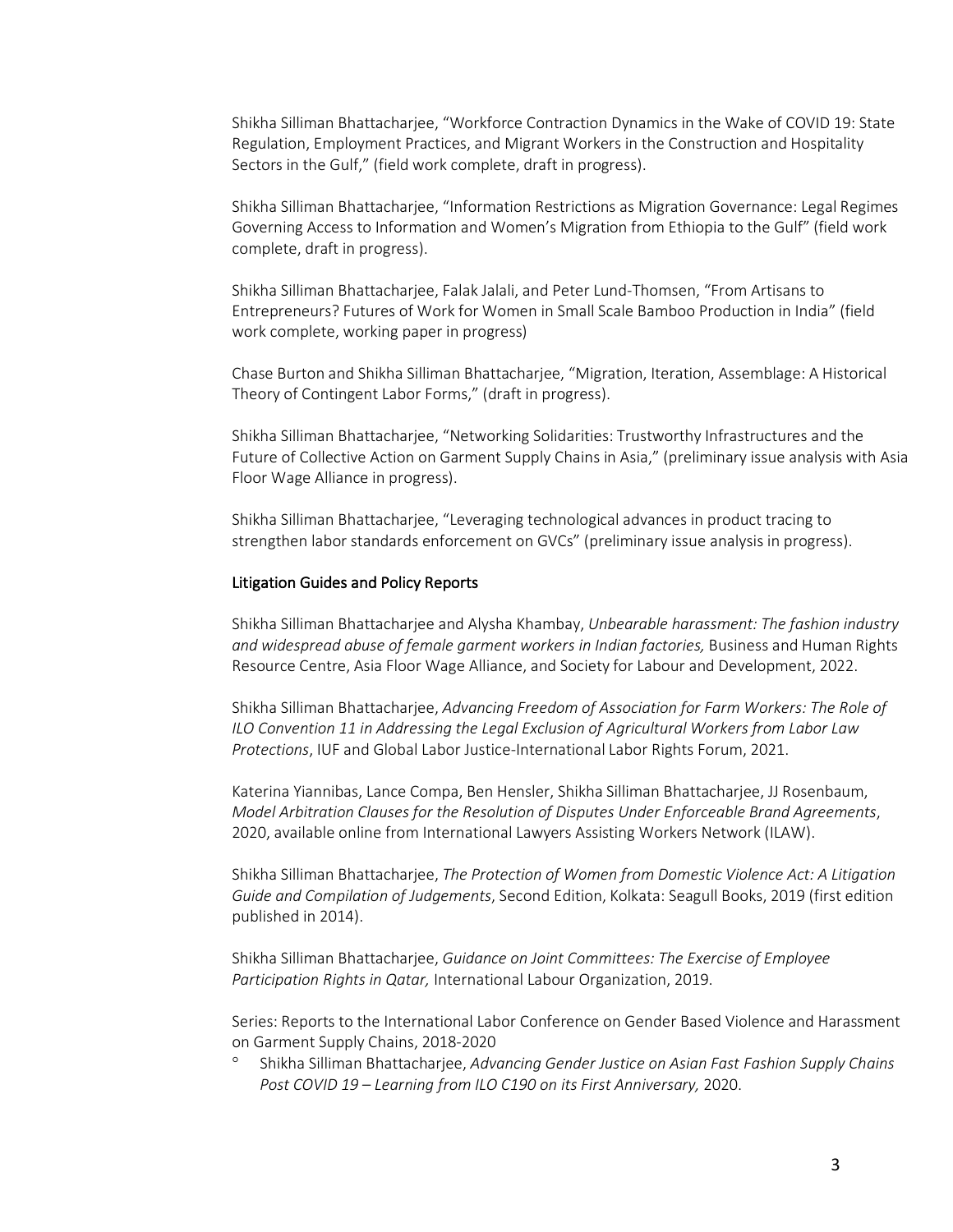- ° Shikha Silliman Bhattacharjee, *End Gender Based Violence and Harassment – Gender Justice on Garment Supply Chains, An Agenda to Transform Fast Fashion,* 2019.
- ° Shikha Silliman Bhattacharjee, *Gender Based Violence in the H&M Garment Supply Chain: Report to the ILO,* 2018.
- ° Shikha Silliman Bhattacharjee, *Gender Based Violence in the Gap Garment Supply Chain: Report to the ILO,* 2018.
- ° Shikha Silliman Bhattacharjee, *Gender Based Violence in the Walmart Garment Supply Chain: Report to the ILO,* 2018.

Nidhi Goyal and Shikha Silliman Bhattacharjee, *Invisible Victims of Sexual Violence: Access to*  Justice for Women and Girls with Disabilities in India, Human Rights Watch, 2018.

Series: Reports to the International Labour Conference Committee on Decent work in Global Supply Chains, 2016

- ° Shikha Silliman Bhattacharjee and Vaibhav Raaj, *Precarious Work in the Asian Seafood Global Value Chain,* 2016
- ° Daniel Castellanos Contreras, Trudy Rebert, and Shikha Silliman Bhattacharjee, *Raising the Floor for Supply Chain Workers: US Seafood Supply Chains,* 2016
- ° Shikha Silliman Bhattacharjee, *Precarious Work in the H&M Global Value Chain,* 2016
- ° Ananya Basu and Shikha Silliman Bhattacharjee, *Precarious Work in the Gap Global Value Chain,* 2016
- ° Shikha Silliman Bhattacharjee, *Precarious Work in the Walmart Global Value Chain,* 2016

Shikha Silliman Bhattacharjee, *India's Labour Law Changes,* Society for Labour and Development, 2016.

Shikha Silliman Bhattacharjee, *The plight of Indian migrant workers and policy recommendations for safe migration,* International Labour Organization, 2016.

Shikha Silliman Bhattacharjee, *Migrant Workers at the Margins: Access to Rights and Entitlements for Migrants in India,* Society or Labour and Development, 2016.

Shikha Silliman Bhattacharjee, *Practices of Change: Addressing Equity and Inclusion for Dalits in South Asia,* European Union, 2015.

Shikha Silliman Bhattacharjee, Cleaning *Human Waste: Manual Scavenging, Caste, and Discrimination in India,* Human Rights Watch, 2014.

Shikha Silliman Bhattacharjee and Jael Silliman, *Transforming Development Practice: Taking a Gender Equality Approach to Support Rural Women in Advancing their Social, Economic, and Political Rights,* UN Fund for Gender Equality, 2014.

#### Policy Reports in Progress

Shikha Silliman Bhattacharjee, *Workers in the Asian Seafood Processing Industry: Case Studies from Bangladesh and India*, Society for Labour and Development and Karmojibi Nari, July 2022, forthcoming.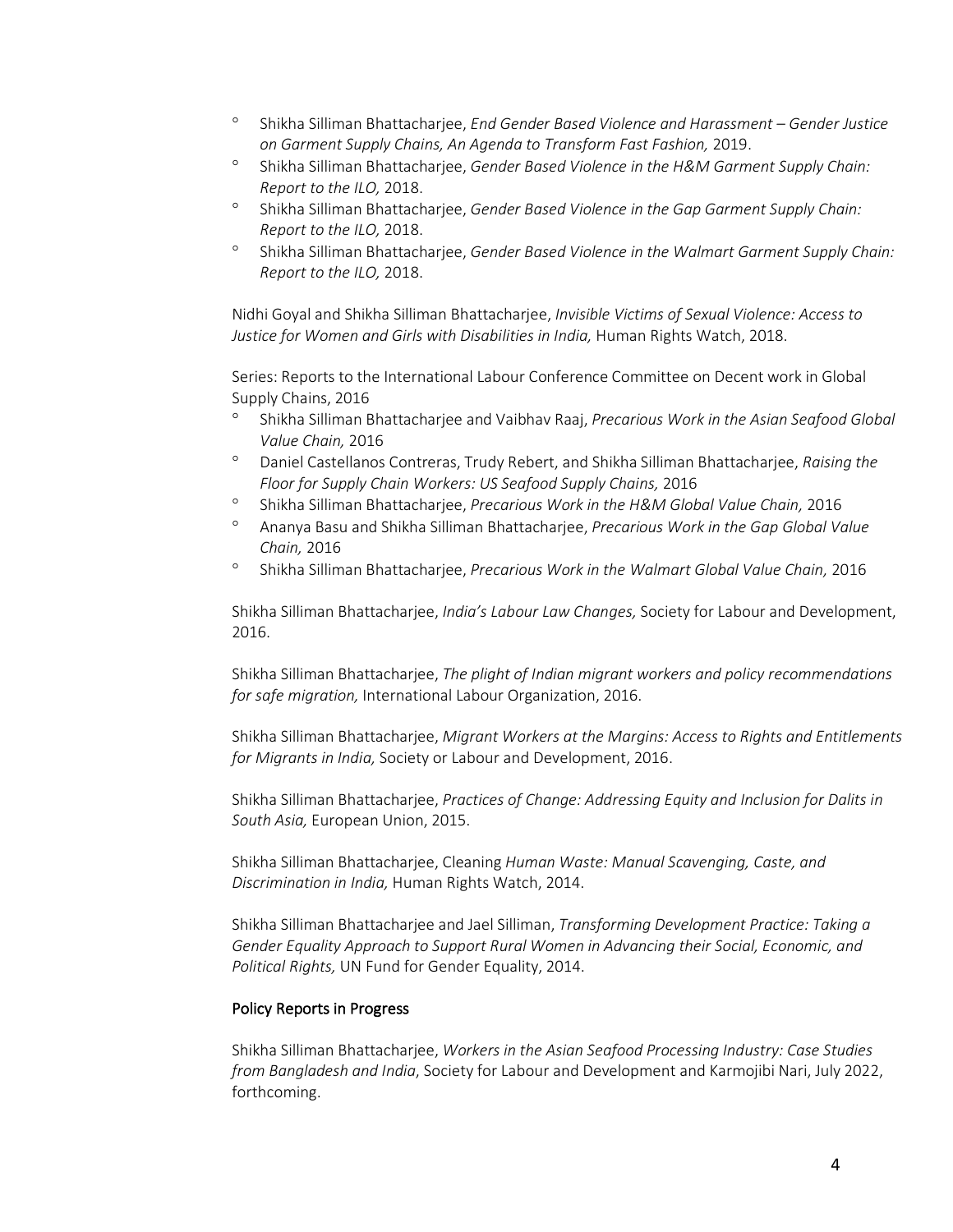Shikha Silliman Bhattacharjee and Aaron Steinberg, *Locked: Wage Theft, Restricted Mobility, and Forced Labour Conditions for South Asian Migrant workers in the Hospitality and Construction Sectors in the Gulf,* Equidem and Global Labor Justice – International Labor Rights Forum, 2022, forthcoming.

Shikha Silliman Bhattacharjee, Janice Fine, JJ Rosenbaum, and Jenn Round, "Co-enforcement of labor rights on garment global supply chains," (Rutgers Center for Innovation in Worker Organization and Global Labor Justice – International Labor Rights Forum report).

Shikha Silliman Bhattacharjee and Binod Khadria, "Migrant Rights in India," International Migrants Bill of Rights Initiative, ed. Ian M. Kysel, Justin Gest, Tom Wong (submitted for inclusion in Migrant Rights Database benchmarking legal protections).

#### Selected Grants Research Grants and Fellowships

Dissertation Fellow, Institute on Global Conflict and Cooperation, Corridor as Method, Migration Governance in the Global Economy, University of California, San Diego (\$25,000), 2021-2022

Co-Principal Investigator, Doctoral Dissertation Research—A Comparative Analysis of Miration, National Science Foundation, Law and Social Sciences Program (\$31,400), 2020 – 2021 (with Calvin Morrill)

Principal Investigator, Labor Migration from South Asia to the Gulf in Construction and Hospitality, Open Society Foundations (\$153,600), 2019-2021 (with Equidem Research, Global Labor Justice-International Labor Rights Forum, Solidarity Center).

Chowdhury Center for Bangladesh Studies Research Grant, Corridor as Method – Migration Governance in the Global Economy, University of California, Berkeley (\$10,000), 2019-2020.

Principal Investigator, "Gender Based Violence on Garment Global Value Chains," Global Fund for Women (\$85,000), 2017 (with Asia Floor Wage Alliance).

Principal Investigator, Private Recruitment for Internal Migration in India, International Labour Organization, Work in Freedom Program, (\$40,506) (with Society for Labour and Development).

#### Teaching The New School, Instructor

Human Rights in Global Fashion (Spring 2021), Studley Graduate Program in International Affairs Boundaries and Belonging, with Everita Silina (Fall 2020), New School for Social Research Anthropology of Migration and Mobility (Spring 2020), Eugene Lang College of Liberal Arts

#### University of California, Berkeley, Graduate Student Instructor

*Teaching Award:* Outstanding Graduate Student Instructor, Berkeley Graduate Division, 2018

*Legal Studies Courses* Theories of Law and Society, with David Lieberman (Spring 2018) Sociology of Law, with Lauren Edelman (Fall 2017)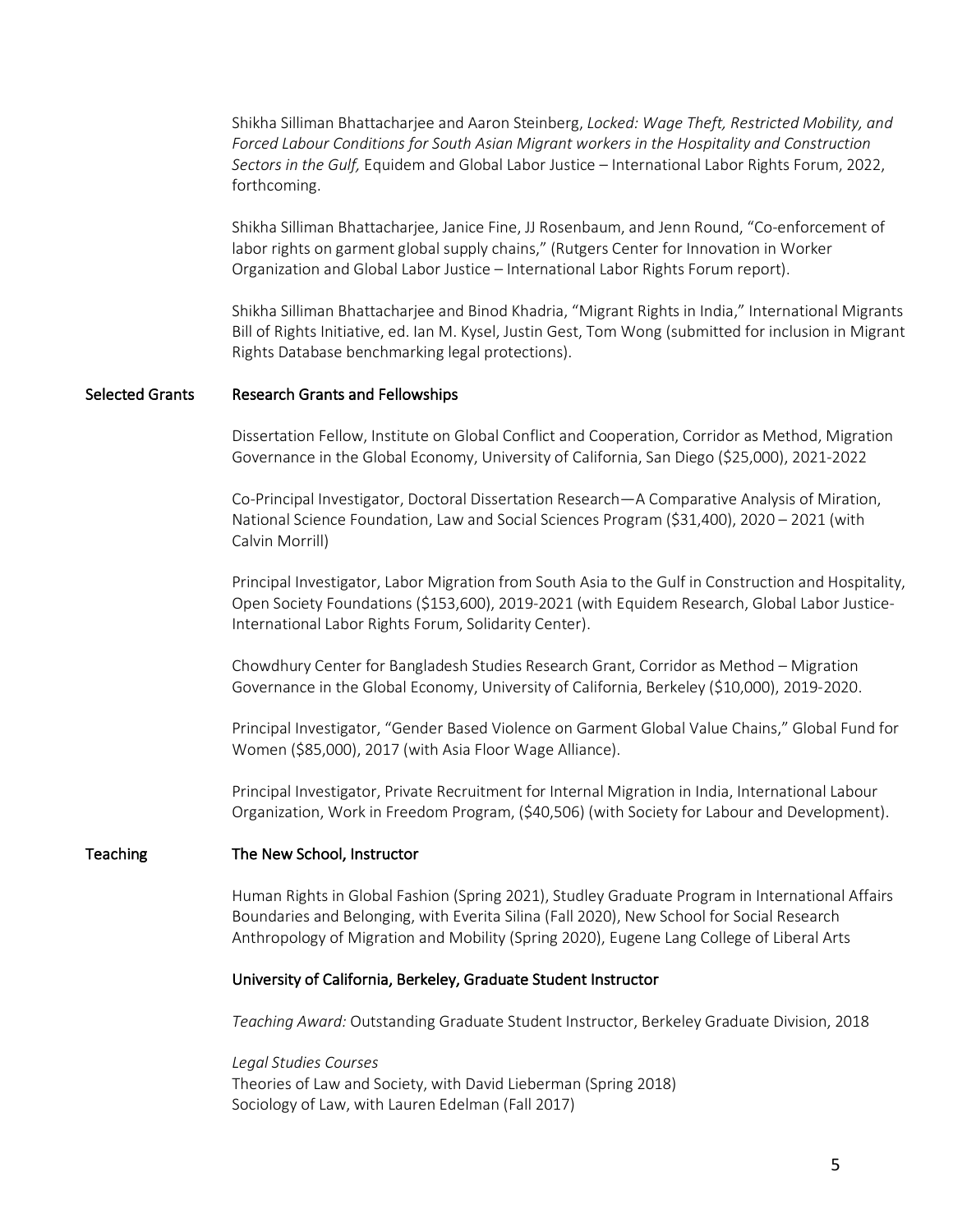Immigration and Citizenship, with Leti Volpp (Spring 2017)

#### *Supervised Undergraduate Research*

Addressing Gender Based Violence and Harassment in the Workplace Students: Posey Feuer, Lexi Goldwyn, Caitlin Hoover, Natalie Leifer, Claire Zurcher Hamm

New Frontiers in International Criminal Law: Technology, Taxonomy, and Legal Informatics Students: Posey Feuer, Claire Zurcher Hamm

#### University of Pennsylvania Law School, Clinical Collaboration Coordinator

*Penn Law Child Advocacy Clinic* (2013) Develop collaborative client support and clinical education between Penn Law Child Advocacy Clinic and Youth and Family Trauma Clinic in the Perelman School of Medicine.

#### Field-based mentorship and supervision

Tufts Fletcher School of Diplomacy, Dani Douglas and Aaron Steinberg (2020-2021) NYU Bernstein Human Rights Fellow, Sahiba Gill (2018-2019)

#### Legal Fellowship Program Coordinator

*South Asia Women's Fund* (2014-2018) Support to 18 women lawyers from Bangladesh, India, Nepal, and Pakistan working in primary courts by providing ongoing mentoring, research and litigation training.

Invited Presentations & Featured Work

Shikha Silliman Bhattacharjee, "Contesting Caste: Institutionalized Oppression and Circumventive Legal Mobilization," Law and Society Association Meeting, Lisbon, Portugal, July 2022 (upcoming).

Shikha Silliman Bhattacharjee, *Information Restrictions as Migration Governance: Legal Regimes, Access to Information, and Women's Migration from Ethiopia to the Gulf*, Law and Society Association, Graduate Student & Early Career Workshop, July 2022 (upcoming).

Shikha Silliman Bhattacharjee, Dev Nathan, and Nandita Shivakumar, *Reverse Subsidies in Global Monopsony Capitalism: Gender, Labour, and Environmental Justice in Garment Value Chains,* The New School, April 14, 2022.

Shikha Silliman Bhattacharjee, *Megacities and the Spatial Variegation of Citizenship in India*, Indian Society for Labour Economics Conference, Roorkee, Uttarakhand, India, April 11, 2022.

Shikha Silliman Bhattacharjee and Dev Nathan, *Reverse Subsidies in Global Monopsony Capitalism: Gender, Labour, and Environmental Justice in Garment Value Chains,* Berkeley Institute for South Asia Studies, Online, March 15, 2022.

Shikha Silliman Bhattacharjee, *Megacities and the Spatial Variegation of Citizenship in India*, Leiden University Research Series, Online, September 22, 2021.

Shikha Silliman Bhattacharjee, *The Role of Agricultural Workers in Feeding the World,* Civil Society and Indigenous Peoples Mechanism (CSM) counter-mobilization to the UN Food System Summit, Online, July 27, 2021.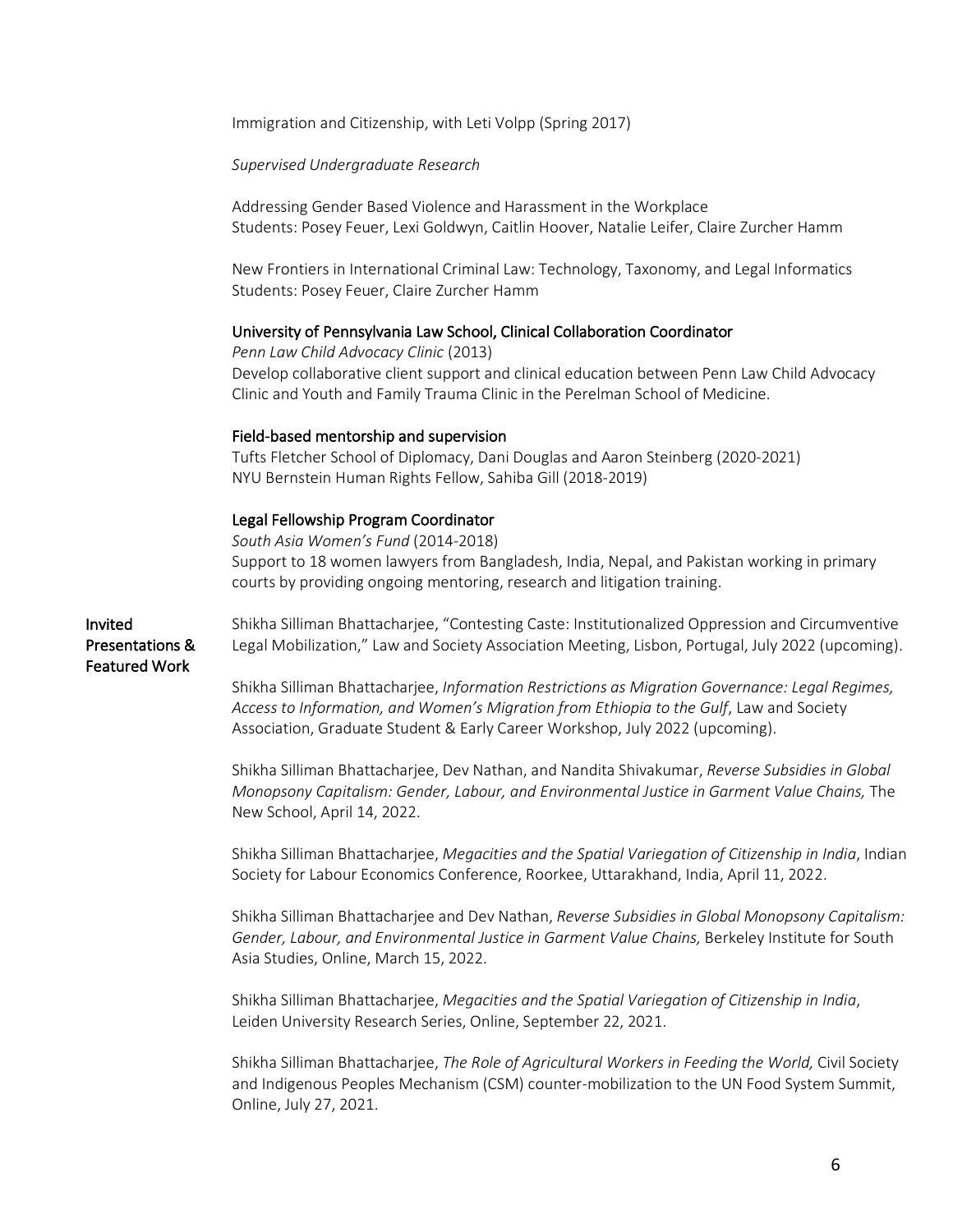Shikha Silliman Bhattacharjee and Chase Burton, *Migration, Labor, and Carceral Mobilities,* Law & Society Association Meeting, Online, May 4, 2021.

Shikha Silliman Bhattacharjee, *Migrant Workers and Labor Rights,* Zolberg Institute on Migration and Mobility, The New School, Online, September 30, 2020.

Shikha Silliman Bhattacharjee, *Gender Based Violence on Asian Fast Fashion Supply Chains,* United Nations Association, New York, February 13, 2020

Shikha Silliman Bhattacharjee, *Fast Fashion, Production Targets, and Gender Based Violence in Asian Garment Supply Chains,* NYU Stern School of Business, New York, October 21, 2019.

Shikha Silliman Bhattacharjee, *Women in Value Chains*, Centre for Responsible Business, Delhi, November 15, 2018.

Shikha Silliman Bhattacharjee, *Gender Based Violence in the Garment Sector in Asia,* Global Alliance Against Trafficking in Women (GAATW) Roundtable, Dhaka, October 25, 2018.

Shikha Silliman Bhattacharjee, *Imagining Solidarities in Transnational Feminist Movements,* South Asia Women's Fund, Kathmandu, Nepal, July 16, 2017.

Shikha Silliman Bhattacharjee, *Open Source Fact Finding in Preliminary Examinations,* Quality Control in Preliminary Examination: Impact, Policies, and Practices, Peace Palace, The Hague, June 13-14, 2017.

Shikha Silliman Bhattacharjee, *Combating Coercive Labor in Supply Chains,* Demand-side measures against trafficking, International Centre for Migration Policy Development, Brussels, May 10, 2017.

Shikha Silliman Bhattacharjee, *Technology, Journalism, and Human Rights*, CUNY Graduate School of Journalism, New York, May 2, 2017.

Shikha Silliman Bhattacharjee, Mridul Sharma, and Rajan Zaveri, *Archiving the Mill Lands: The Mythologies of Mumbai Project Installation,* Columbia Global Centers, Mumbai, November 20-25, 2017

Shikha Silliman Bhattacharjee, *Caste, Inequality, and Economic Growth in South Asia: Challenges of Modernity and Tradition*, Brandeis University, Waltham, Massachusetts, May 1, 2016.

Shikha Silliman Bhattacharjee, *Claiming Against Caste: Resisting Manual Scavenging in Contemporary India,* Gateway Conference, Berkeley Law, California, April 8, 2016.

Shikha Silliman Bhattacharjee, *Ending Manual Scavenging,* India International Centre, Delhi, India, January 16, 2015.

Shikha Silliman Bhattacharjee, *Research and Strategy for Unions on International Migration*, International Labour Organization, Hyderabad, India, November 27, 2014.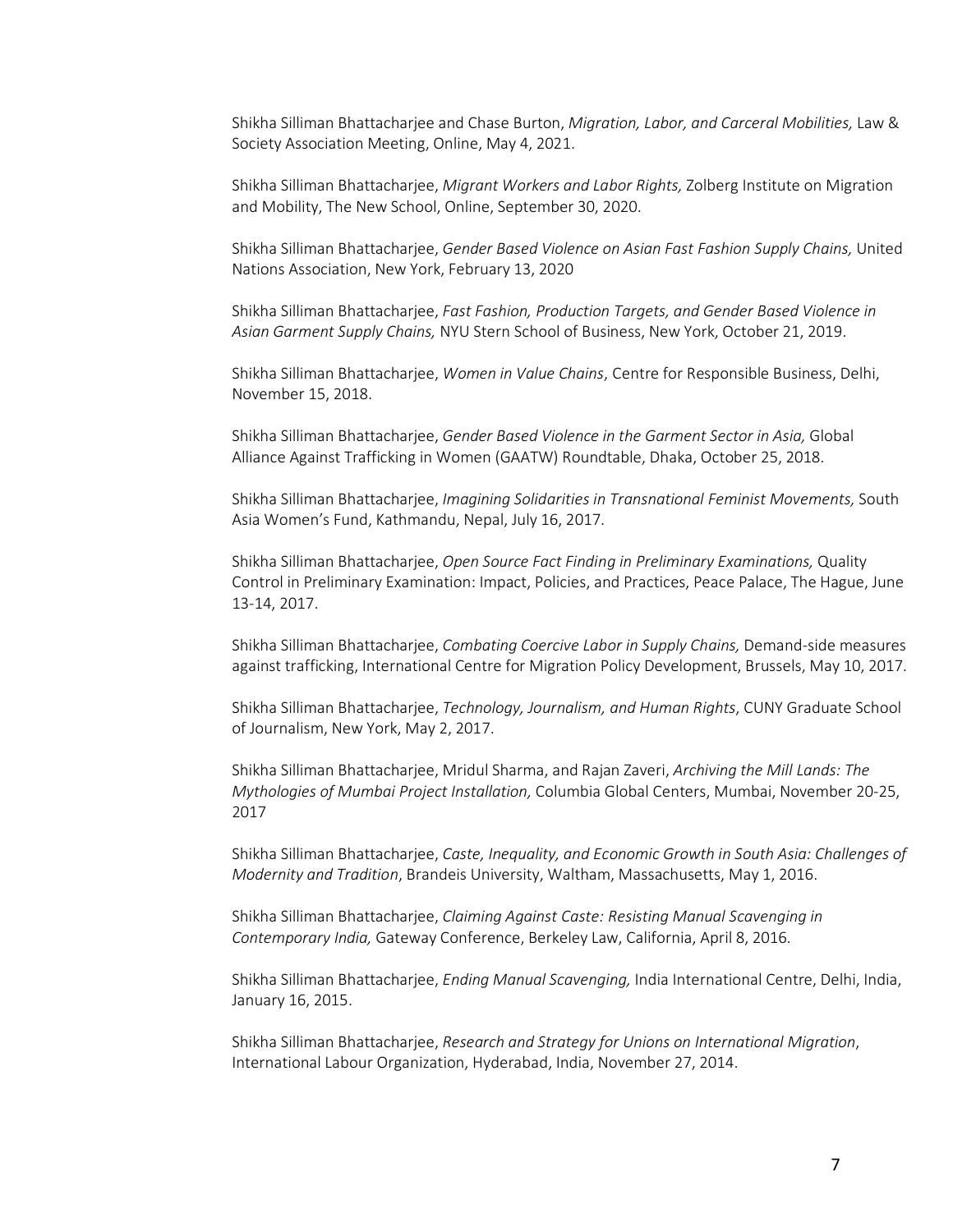| Research<br>Experience                                   | Research Consultant, Business and Human Rights Research Center, 2021-2022<br>Research Consultant, Equidem Research, 2021-2022<br>Research Director, Global Labor Justice - International Labor Rights Forum, 2018-2021<br>Research Consultant & Technical Advisor, Freedom Fund, Addis Ababa, Ethiopia, 2018-2020<br>Research Consultant, International Labour Organization, Doha, Qatar, 2019<br>Research Consultant, Human Rights Watch, Asia Division, Delhi, India, 2017<br>Senior Researcher, Asia Floor Wage Alliance, Delhi, India, 2014-2018<br>Senior Researcher, Society for Labour and Development, Delhi, India, 2014-18 |  |
|----------------------------------------------------------|--------------------------------------------------------------------------------------------------------------------------------------------------------------------------------------------------------------------------------------------------------------------------------------------------------------------------------------------------------------------------------------------------------------------------------------------------------------------------------------------------------------------------------------------------------------------------------------------------------------------------------------|--|
|                                                          | Research Consultant, International Labour Organization, Delhi, India, 2016-17<br>Research Consultant, Human Rights Watch, Asia Division, Delhi, India, 2013-14                                                                                                                                                                                                                                                                                                                                                                                                                                                                       |  |
| Selected<br>Communications<br>Infrastructure<br>Projects | Colorado Virtual Courthouse (interactive digital training for self-represented litigants), 2020-22<br>(with Colorado Legal Services, Legal Services Corporation, NuLawLab, HELM Studio).                                                                                                                                                                                                                                                                                                                                                                                                                                             |  |
|                                                          | Lexsitus (e-learning service for international criminal law with structured access to case law, 230+<br>lectures, 900+ comments, indexed by the Rome Statute), 2017-2018 (with Center for International<br>Law and Policy Research (CILRAP), International Nuremburg Principles Academy, HELM Studio).                                                                                                                                                                                                                                                                                                                               |  |
|                                                          | Mazdooran ke Haq (app-based labor law training for garment workers in India), 2017, (with<br>Society for Labour and Development, Global Fund for Women, HELM Studio).                                                                                                                                                                                                                                                                                                                                                                                                                                                                |  |
|                                                          | Mythologies of Mumbai (interactive documentary on gentrification in Mumbai), 2015-17 (with<br>PUKAR, Ford Foundation, HELM Studio)                                                                                                                                                                                                                                                                                                                                                                                                                                                                                                   |  |
| <b>Clinical Experience</b>                               | Mental Health Counselor, IICAPS and IICAPS Court Support Services Division, Yale Child Study<br>Center, Yale University, New Haven, Connecticut (2006-2010)                                                                                                                                                                                                                                                                                                                                                                                                                                                                          |  |
| Selected Research<br>in the Media                        | "India's garment worker abuse worsens, report says," Vogue Business, April 21, 2022.                                                                                                                                                                                                                                                                                                                                                                                                                                                                                                                                                 |  |
|                                                          | "A #MeToo Movement for the Global Fashion Industry," The Nation, July 17, 2018.                                                                                                                                                                                                                                                                                                                                                                                                                                                                                                                                                      |  |
|                                                          | "How Can Women Garment Workers' Rights Be Safeguarded in the #MeToo Era?" Al Jazeera,<br>The Stream, June 12, 2018.                                                                                                                                                                                                                                                                                                                                                                                                                                                                                                                  |  |
|                                                          | "Abuse is Daily Reality for Female Garment Workers for Gap & H&M," The Guardian, June 5, 2018.                                                                                                                                                                                                                                                                                                                                                                                                                                                                                                                                       |  |
|                                                          | "H&M and Gap to Probe Violence and Sex Abuse in Asian Factories," Reuters, June 5, 2018.                                                                                                                                                                                                                                                                                                                                                                                                                                                                                                                                             |  |
|                                                          | "Brands under fire for gender-based violence in Asia factories," Just-Style, June 1, 2018.                                                                                                                                                                                                                                                                                                                                                                                                                                                                                                                                           |  |
|                                                          | "A Web of Terror, Insecurity, and a High Level of Vulnerability: H&M, Gap, and Walmart are<br>Accused of Widespread Worker Abuse," Quartz, May 31, 2018.                                                                                                                                                                                                                                                                                                                                                                                                                                                                             |  |
|                                                          | "Daily Violence, Sex Abuse in Walmart's Asian Suppliers," Reuters, May 25, 2018.                                                                                                                                                                                                                                                                                                                                                                                                                                                                                                                                                     |  |
|                                                          | "Gang-raped and left without a voice: Living with Disability in India," CNN, April 5, 2018.                                                                                                                                                                                                                                                                                                                                                                                                                                                                                                                                          |  |
|                                                          | "Women with Disabilities: India's 'invisible' victims," Al Jazeera, April 3, 2018.                                                                                                                                                                                                                                                                                                                                                                                                                                                                                                                                                   |  |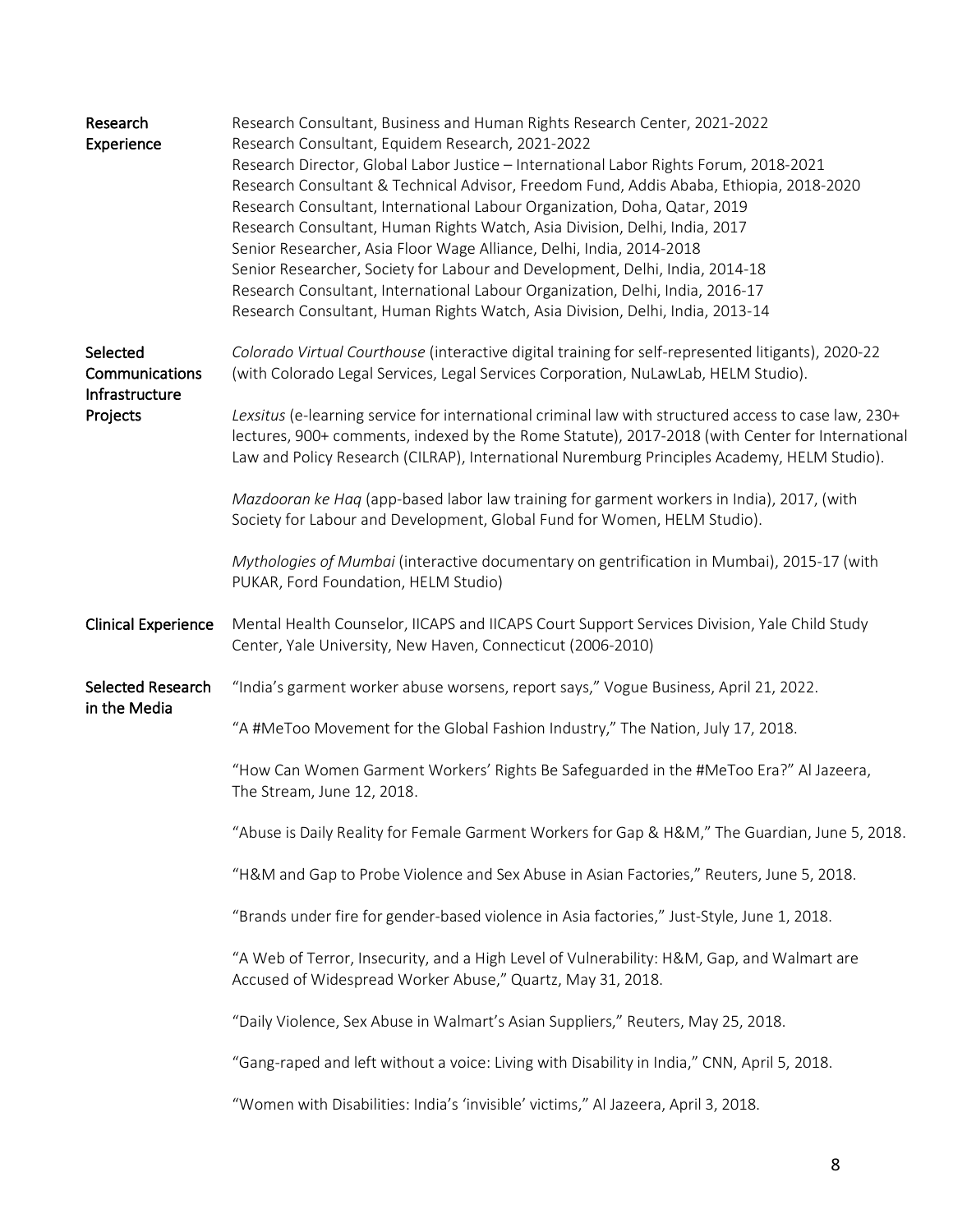| "Seafood is a Dirtier Business Than You Think," The Nation, June 10, 2016.                                                                                                                                                                                                                                              |  |  |
|-------------------------------------------------------------------------------------------------------------------------------------------------------------------------------------------------------------------------------------------------------------------------------------------------------------------------|--|--|
| "Migrant workers in US seafood industry exposed to forced labor conditions," The Guardian,<br>June 8, 2016.                                                                                                                                                                                                             |  |  |
| "This is What Goes Into Your Cheap T-Shirt," The Nation, June 6, 2016.                                                                                                                                                                                                                                                  |  |  |
| "Top Retailers Fall Short of Commitments to Overseas Workers," The New York Times,<br>May 31, 2016.                                                                                                                                                                                                                     |  |  |
| "Rana Plaza collapse: workplace dangers persist three years later," The Guardian, May 31, 2016.                                                                                                                                                                                                                         |  |  |
| "Report slams Walmart for 'exploitative' conditions in Asia factories," CNN Money, May 31, 2016.                                                                                                                                                                                                                        |  |  |
| "Video: Caste Forced to Clean Human Waste in India," Huffington Post, August 25, 2014.                                                                                                                                                                                                                                  |  |  |
| "The Women Who Make H&M's Clothes Are Fired for Getting Pregnant," VICE, May 24, 2016.                                                                                                                                                                                                                                  |  |  |
| "Swayam launches guide and judgments on domestic violence act," Times of India, November 30,<br>2015.                                                                                                                                                                                                                   |  |  |
| "India's 'Untouchables' Are Still Being Forced to Collect Human Waste by Hand," TIME,<br>August 25, 2014.                                                                                                                                                                                                               |  |  |
| "In pictures: India's 'untouchable' scavengers," BBC News, August 25, 2014.                                                                                                                                                                                                                                             |  |  |
| New Jersey Bar<br>New York Bar (bar exam passed, admission pending)<br>Law & Society Association<br>American Anthropological Association<br>Indian Society for Labour Economics<br>American Association of University Professors<br>International Lawyers Assisting Workers Network<br>Namati Legal Empowerment Network |  |  |
| English (fluent), Spanish (basic), Bengali (beginning), Hindi (beginning)                                                                                                                                                                                                                                               |  |  |
|                                                                                                                                                                                                                                                                                                                         |  |  |